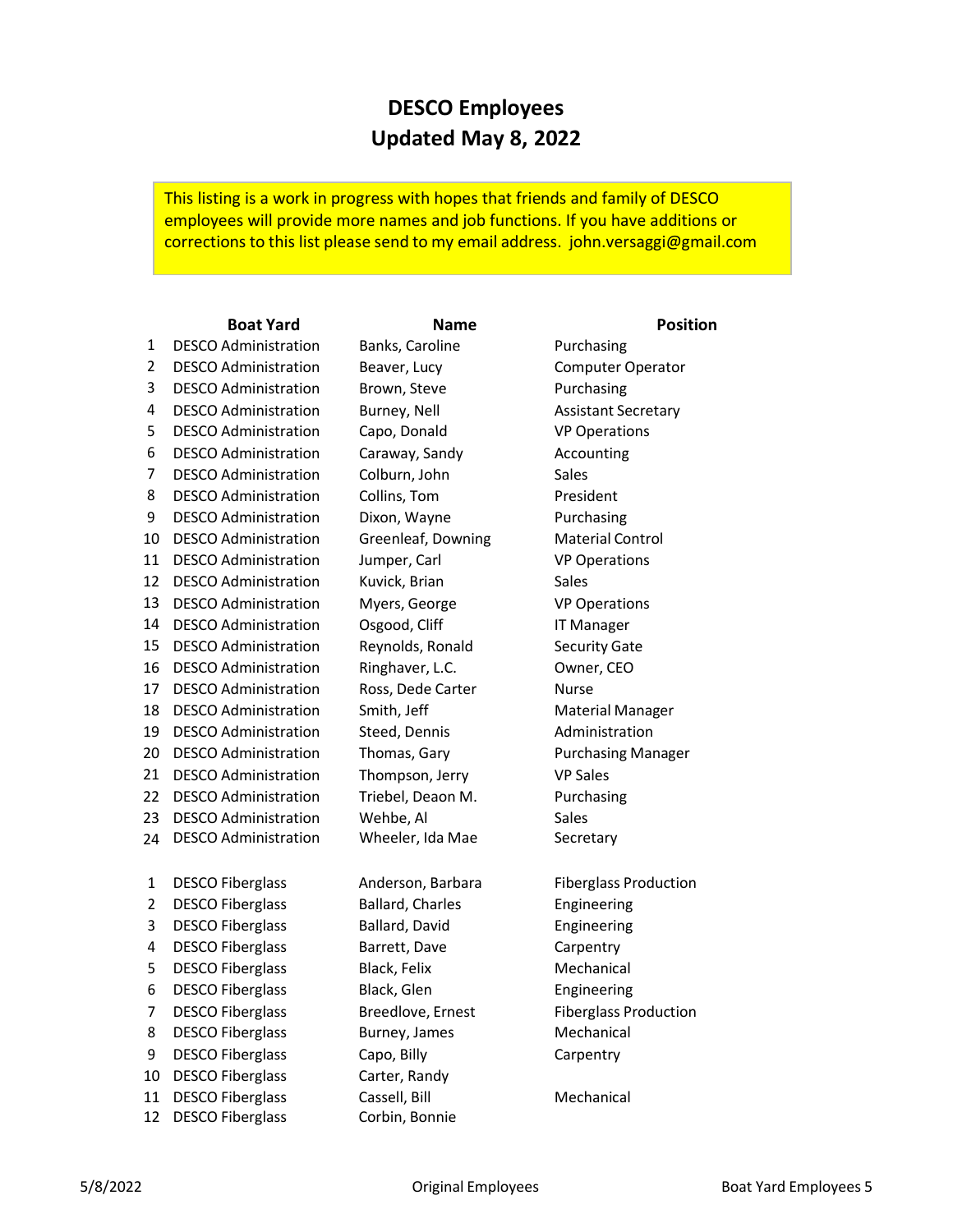13 DESCO Fiberglass Corbin, Irene 14 DESCO Fiberglass Cox, Jerry Cox, Molds 15 DESCO Fiberglass Davenport, Larry Carpentry 16 DESCO Fiberglass Davidson, Ron Mechanical 17 DESCO Fiberglass Davis, Isaac Carpentry 18 DESCO Fiberglass DeBow, Chris Mechanical 19 DESCO Fiberglass Gibbs, Sammy Gibbs, Mechanical 20 DESCO Fiberglass Gilliam, Roosevelt Paint 21 DESCO Fiberglass Green, Jasper Mechanical 22 DESCO Fiberglass Gresham, Bill Garpentry 23 DESCO Fiberglass Fiberglass Hadley, Irene Fiberglass Production 24 DESCO Fiberglass Hine, Danny Mechanical 25 DESCO Fiberglass Holliday, Albert Mechanical 26 DESCO Fiberglass Lane, David Mechanical 27 DESCO Fiberglass Lockhart, Albert Mechanical 28 DESCO Fiberglass Long, Ed Production Foreman 29 DESCO Fiberglass Long, James Carpentry 30 DESCO Fiberglass Long, Michael Yard 31 DESCO Fiberglass Oglesby, Rusty Glass & Paint 32 DESCO Fiberglass O'Steen, Vincent Welder 33 DESCO Fiberglass Provenza, Pat Store Room 34 DESCO Fiberglass Randolph, Raymond Fiberglass Production 35 DESCO Fiberglass Schmidt, Louie Welder 36 DESCO Fiberglass Serra, Sebastian ("Yano") Mechanical 37 DESCO Fiberglass Sherling, Ron Mechanical 38 DESCO Fiberglass Stefanov, Steve Carpentry 39 DESCO Fiberglass Strickland, David Engineering 40 DESCO Fiberglass Tedder, Billy Yard 41 DESCO Fiberglass Tout, James Mechanical 42 DESCO Fiberglass Washington, Dolores Fiberglass Production 43 DESCO Fiberglass Williams, Carlos Stringers 44 DESCO Fiberglass Williams, Ernest Fiberglass Production 45 DESCO Fiberglass Williams, Isiah Welder 46 DESCO Fiberglass Willis, Fanny Mae Fiberglass Production 47 DESCO Fiberglass Wynn, Lee Yard 1 DESCO Wood Amara, Guy Keels 2 DESCO Wood Andrews, Mike Pilot House 3 DESCO Wood **Arnett, Virgil Pilot House** 4 DESCO Wood Ashton, Cotton Pilot House Supervisor 5 DESCO Wood Ashton, Wilbur Pilot House 6 DESCO Wood Baker, George Paint 8 DESCO Wood Beaudoin, Joe Machinery Installation 9 DESCO Wood Birkett, Bobby Stockroom 10 DESCO Wood Boone, George Stringers & Deck 11 DESCO Wood Booth, Joe Keels 12 DESCO Wood Boulineau Paint

13 DESCO Wood Boyter, Robert Sr Carpentry

7 DESCO Wood Barnes, Clayton Machine Shop Supervisor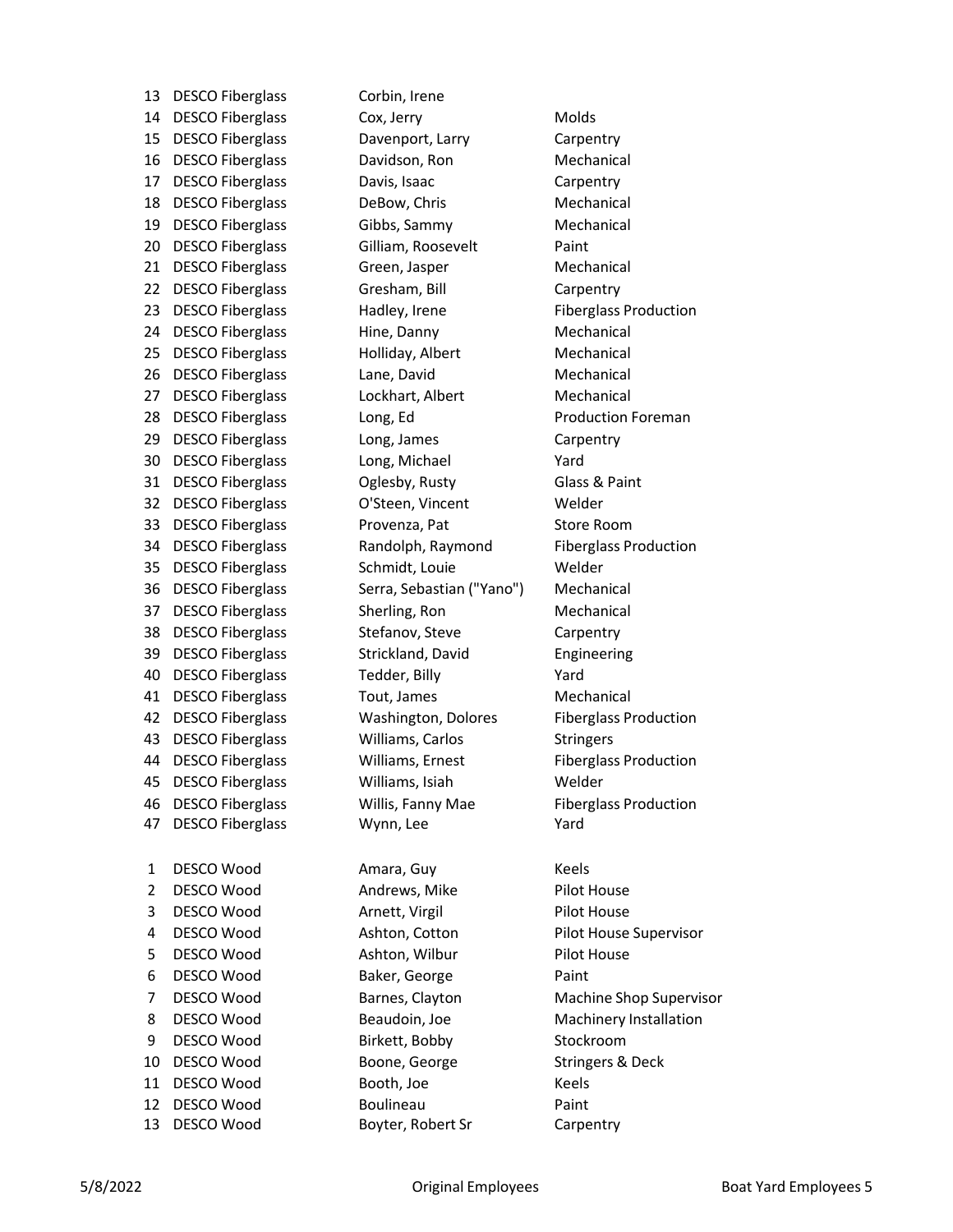| 14 | DESCO Wood | Braddock, Herbie   | Decking Foreman                |
|----|------------|--------------------|--------------------------------|
| 15 | DESCO Wood | Burchfield, Cecil  |                                |
| 16 | DESCO Wood | Cannon, Damon      |                                |
| 17 | DESCO Wood | Capalia, Cecil     | Welding                        |
| 18 | DESCO Wood | Capalia, George    |                                |
| 19 | DESCO Wood | Capo, Billy        |                                |
| 20 | DESCO Wood | Capo, Robert       |                                |
| 21 | DESCO Wood | Clayton, Latham A. | Planking                       |
| 22 | DESCO Wood | Corbin, Billy Jo   | Planking                       |
| 23 | DESCO Wood | Corbin, Donnie     | Planking                       |
| 24 | DESCO Wood | Corbin, Jackie     | Planking                       |
| 25 | DESCO Wood | Corbin, Joe        | Planking                       |
| 26 | DESCO Wood | Corbin, Walter     | Planking                       |
| 27 | DESCO Wood | Curly, Ozzie       | Mechanic, Steering, Auto Pilot |
| 28 | DESCO Wood | Curry, B.L.        | Tanks, Fish Hold               |
| 29 | DESCO Wood | Curry, Bernard     | Engineer                       |
| 30 | DESCO Wood | Delaney, Albert    | Mechanical                     |
| 31 | DESCO Wood | Delaney, Tom       | Electrical                     |
| 32 | DESCO Wood | DiMare, Vincent    | Keels                          |
| 33 | DESCO Wood | Durden, Elbert     | Mechanic                       |
| 34 | DESCO Wood | Fletcher, Bob      | <b>Stringers &amp; Deck</b>    |
| 35 | DESCO Wood | Fulkerson, Chuck   | Rigging                        |
| 36 | DESCO Wood | George, Harris     | Carpentry                      |
| 37 | DESCO Wood | Gibson, Douglas    | Lead                           |
| 38 | DESCO Wood | Goode, Greg        | Stockroom                      |
| 39 | DESCO Wood | Greene, James      | Fish Hold Finishing            |
| 40 | DESCO Wood | Hagen, Roy         |                                |
| 41 | DESCO Wood | Hairston, Billy    | Rigger                         |
| 42 | DESCO Wood | Hairston, Ray      | Welding                        |
| 43 | DESCO Wood | Hall, Charlie      | Planking                       |
| 44 | DESCO Wood | Hall, Michael R.   | Planking                       |
| 45 | DESCO Wood | Hall, Steven       | Planking                       |
| 46 | DESCO Wood | Hall, Timothy      | <b>Planking</b>                |
| 47 | DESCO Wood | Harper, Bill       | Mechanic                       |
| 48 | DESCO Wood | Hartley, Eston     | Carpentry, Riverfront          |
| 49 | DESCO Wood | Hartley, Larry     | Keels                          |
| 50 | DESCO Wood | Hartley, Marshall  | Sea Trials                     |
| 51 | DESCO Wood | Heinrich, Wendell  | Decking                        |
| 52 | DESCO Wood | Hicks, Carol       | Rib Crew Supervisor            |
| 53 | DESCO Wood | Hine, Danny        |                                |
| 54 | DESCO Wood | Hobbs, Julie       | Warehouse/Stockroom            |
| 55 | DESCO Wood | Horton, R.B.       | <b>Planking Supervisor</b>     |
| 56 | DESCO Wood | Hughes, Marty      | Mechanic                       |
| 57 | DESCO Wood | Hummell, Kurt      | Mechanics, Riverfront, QC      |
| 58 | DESCO Wood | Johnson, Salty     | Rigger                         |
| 59 | DESCO Wood | Kaczmarek, Walter  | Foreman                        |
| 60 | DESCO Wood | Kinlaw, Robert     | Planking                       |
| 61 | DESCO Wood | Klipstine, Gene    | Pilot House                    |
| 62 | DESCO Wood | Klipstine, Leon    | Mechanics, Engine Installation |